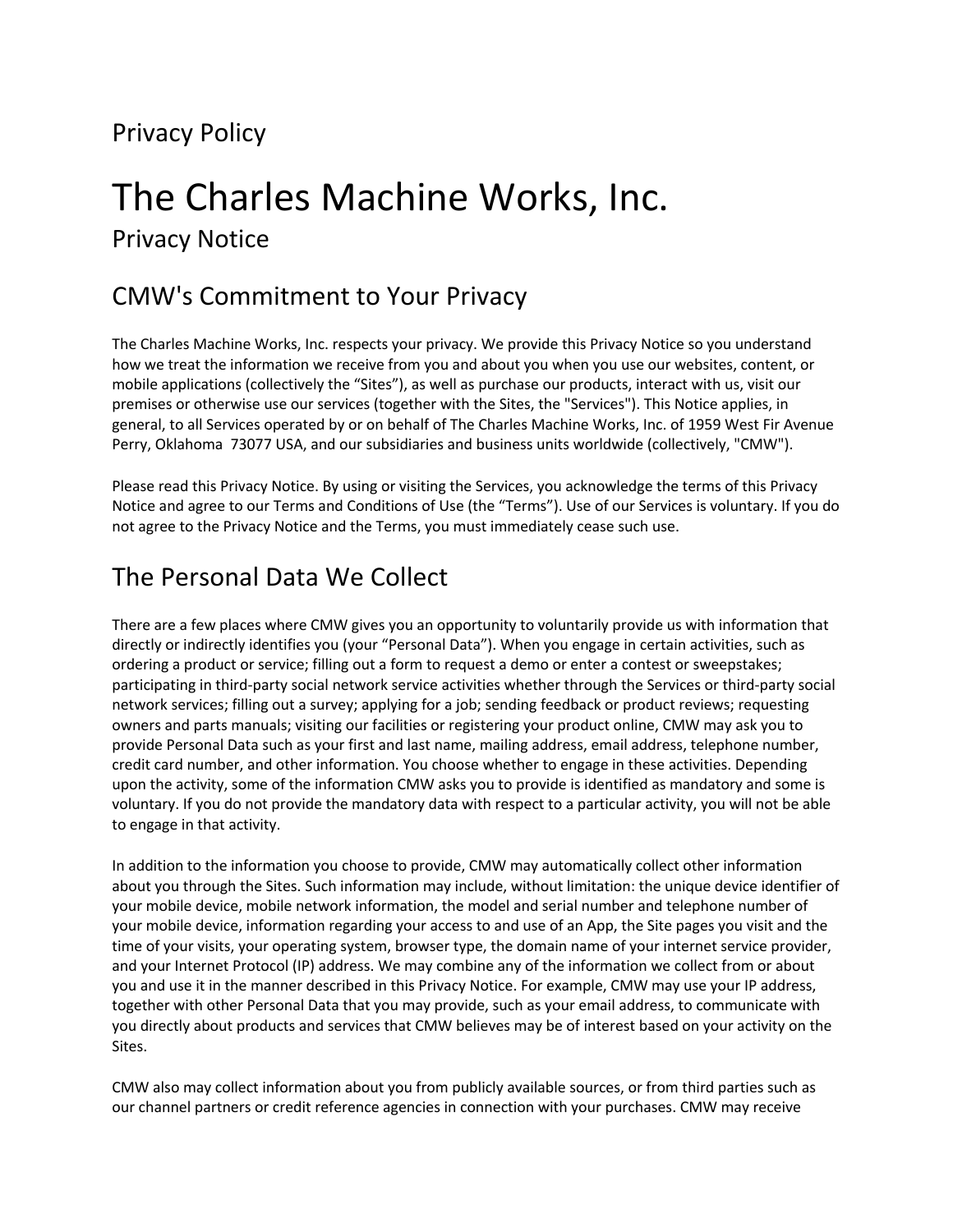information about your interaction with us and use of our Services through a third-party social networking service.

Except as otherwise stated in this Notice, your IP address, cookies and other technologies (as more particularly described below) are generally used by CMW on an anonymous basis (i.e. without directly referring to you by name), among other things to (1) help diagnose problems with CMW's server, administer the Services, measure the use of the Services, improve the content of the Services; (2) to identify visitors' domain names, the type of web browsers used, the pages viewed, the websites from which a visitor found the Services, the websites to which a visitor went after leaving the Services; the search terms and search engines used to find the Services; and (3) to gather other web analytics information relating to visitors' use and navigation of the Services. We will comply with applicable laws regarding our use and processing of your data.

#### Cookies and Other Technologies

We, along with third parties, use cookies, analytics and other technologies. These technologies are used for tracking, analytics, personalization and optimization of the Services.

Cookies are small text files that are stored on your browser. Cookies enable browsers to "remember" information related to a specific user and improve navigation within a given site. The use of cookies allows CMW to recognize you every time you visit, and to personalize the Site to better suit your needs. If you are uncomfortable with storing cookies on your browser, you may set your browser specifically to reject cookies but you may not be able to use all the functionality of the Site.

CMW uses various types of cookies:

- **Strictly Necessary** cookies are essential in order to enable you to move around our Sites. Without these cookies, services you have asked for cannot be provided. They are deleted when you close the browser.
- **Performance Cookies** collect information in an anonymous form about how visitors use our Sites. They allow CMW to recognize and count the number of visitors and to see how visitors move around our Sites when they are using it.
- **Functionality Cookies** allow our Sites to remember choices you make (such as your user name, language or the region you are in) and provide enhanced, more personal features and to improve your experience when using our Sites.
- **Targeting Cookies** or advertising cookies are used to collect information about your browsing habits in order to enable CMW and its affiliates to provide you with information about products and services that may be of specific interest to you.

Web Beacons are small strings of code (e.g., 1 x 1 pixel) that provide a method for delivering a graphic image on a Web page or in an email message for the purpose of transferring data. You can disable the ability of Web beacons to capture information by blocking cookies.

Persistent Device Identifiers are unique strings that are associated with the mobile device that you use to connect to an App. Persistent device identifiers may be modified or disabled by sophisticated users.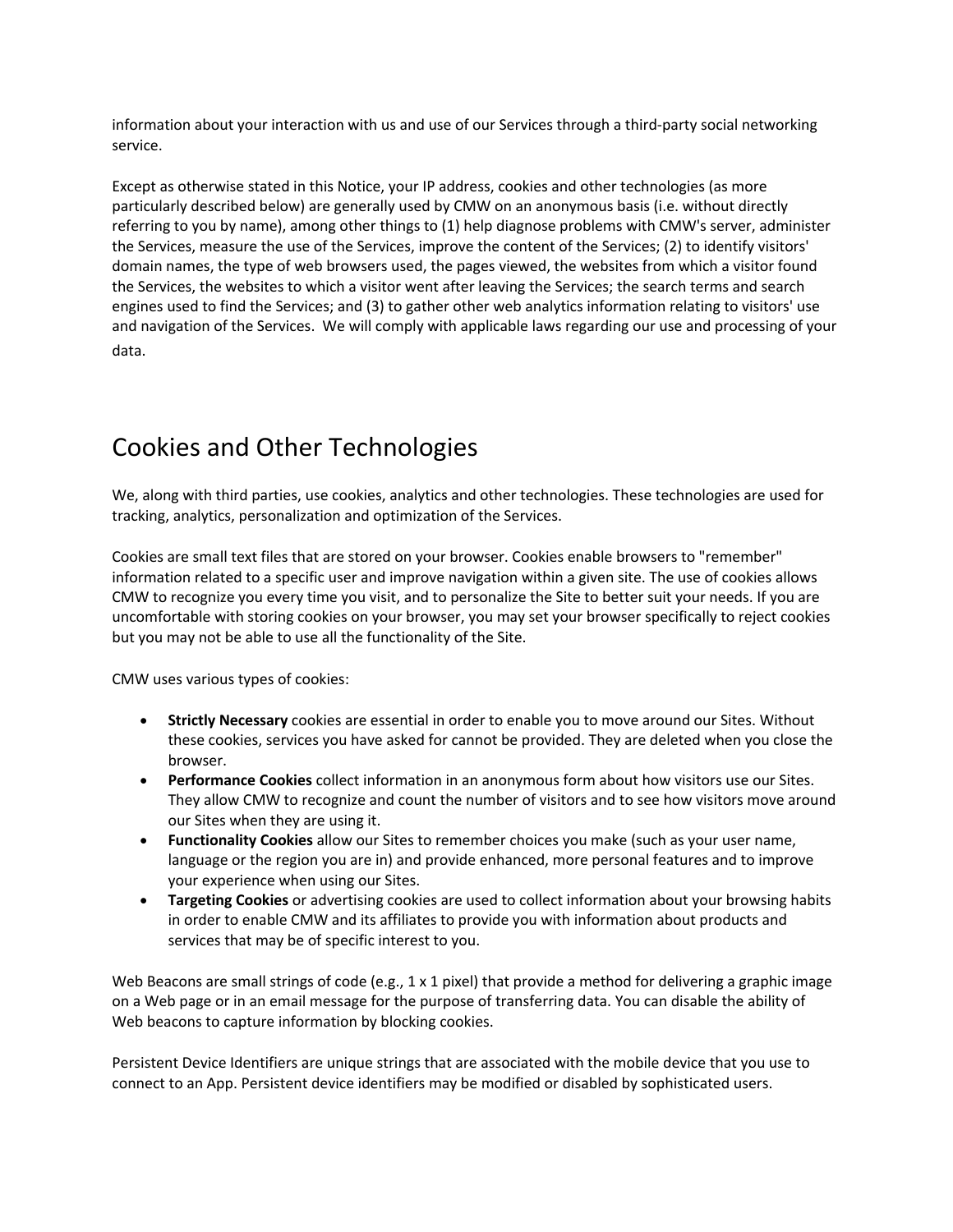We use service providers to help us analyse patterns of user behaviour on our Sites. These providers will collect your IP address and other information by automated means in order to report on your user activity. They may retain and use anonymised, aggregated data collected from users of our Sites in connection with their own businesses, including in order to improve their products and services. Authentication and tracking logs are used to compile user statistics.

We use advertising brokers to advertise online. CMW and third party vendors such as Google use cookies to serve our ads to you on sites across the Internet based on your past visits to the Sites.

Third parties may collect personally identifiable information about your online activities over time and across different Internet services when you visit our Sites.

Where our Sites interact with social media platforms such as Facebook, Twitter or YouTube, these platforms may deploy persistent cookies which will be kept on your device until their expiration or earlier manual deletion. If you use these functionalities, the plug-in and its content are loaded directly from the social media provider's servers and included in the website by your browser. We cannot influence which Personal Data the social media provider will collect about you. For more information, please see the privacy notices of Facebook, Twitter, YouTube and others.

You may manage or block cookies at any time by adjusting the browser settings on your device. For comprehensive information on the subject of blocking cookies, please visit www.allaboutcookies.org. For information and to opt out of interest based advertising, you may also access the tools provided on any of the following sites: https://digitaladvertisingalliance.org, www.youronlinechoices.com, and www.networkadvertising.org/choices. Note that clearing cookies from your browser will remove the above opt-outs because they are stored in cookies.

At this time we do not respond to "Do Not Track" signals sent from Web browsers or other mechanisms that provide users the ability to exercise choice regarding the collection of personally identifiable information about a user's online activities over time and across third-party internet services.

#### European Residents: Right to Opt-out

To comply with legislation in the European Economic Area, Switzerland and the UK, CMW asks for your consent to set the cookies described above. When you arrive on the Site, a banner informing you of the types of cookies we use will appear. By clicking 'continue' you expressly consent to the use of such cookies. Once your consent has been provided, this message will not appear again when you revisit. If you do not click "continue," your continued use of the Site will indicate your implied consent. The banner will remain, and we will set only the cookies for which implied consent is sufficient. If you, or another user of your computer, wish to withdraw your consent at any time, you can do so by altering your browser settings or by selecting the opt-out options above. In some instances, when you opt-out, a new cookie (Opt-Out-Cookie) is placed in your web browser. This tells the third party provider to cease data collection from your browser and prevents advertisements from being delivered to you.

If you would like us to stop sending you marketing emails, we encourage you to use the opt-out link at the bottom of any marketing email we send. You may also contact us at the appropriate link below: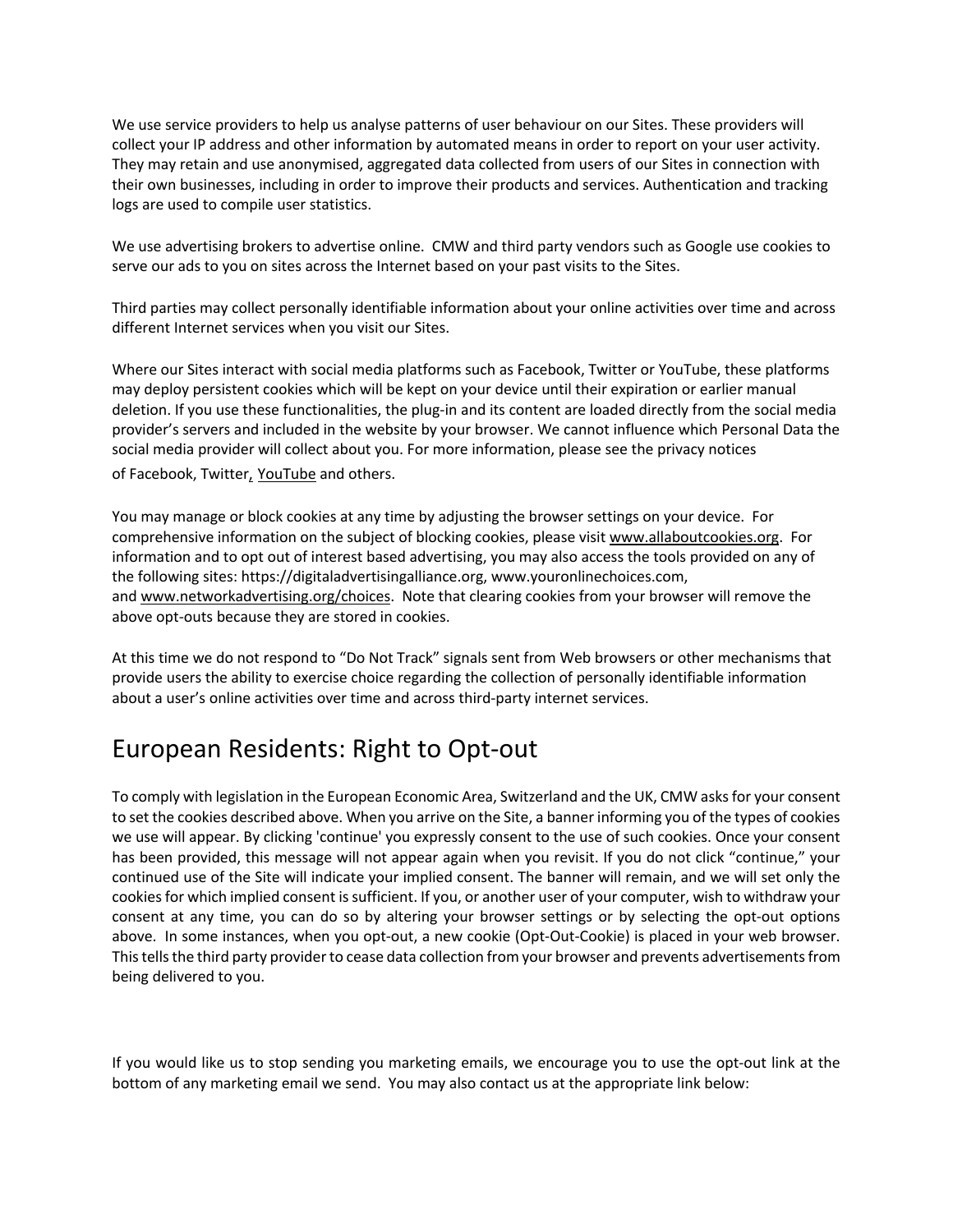Ditch Witch: info@ditchwitch.com

American Augers: info@americanaugers.com

Trencor: info@trencor.com

Hammerhead: info@hammerheadmole.com

Subsite: info@subsite.com

Radius: info@radiushdd.com

#### The Way CMW Uses Personal Data

CMW may use your information for business purposes in accordance with the law for particular activities, including, without limitation:

- a. to provide the Services to you, including any updates, service communications and notifications, including push notifications sent through an App in accordance with your settings;
- b. to manage and administer your user profile or registered account;
- c. to enable our suppliers, channel partners and service providers to carry out certain functions on our behalf, including the hosting of our websites, apps and booking platforms, verification, technical, logistical or other functions, and to provide local sales and service support for our products;
- d. to allow you to participate in surveys and similar activities;
- e. to process and respond to your inquiries, orders, comments, complaints and requests;
- f. to send you information about your relationship or transactions with us;
- g. to verify your identity, where required;
- h. to process a job application that you may make to us, manage your login details on our careers platforms and use recruitment tools that allow us to assess our applicants suitability for specific roles;
- a. to allow us to personalize and enhance your experience using the Services. For these purposes we may create a profile about you, which will also enable us to increase our communication relevance;
- j. to contact you with information, that we believe will be of interest to you, done either by us or a third-party source, as permitted by law and, where applicable, subject to your consent;
- k. to improve the Services, to develop new products and services and for research that we or a third party may perform regarding the Services;
- xx. to create anonymous data, which may be used for legitimate business purposes;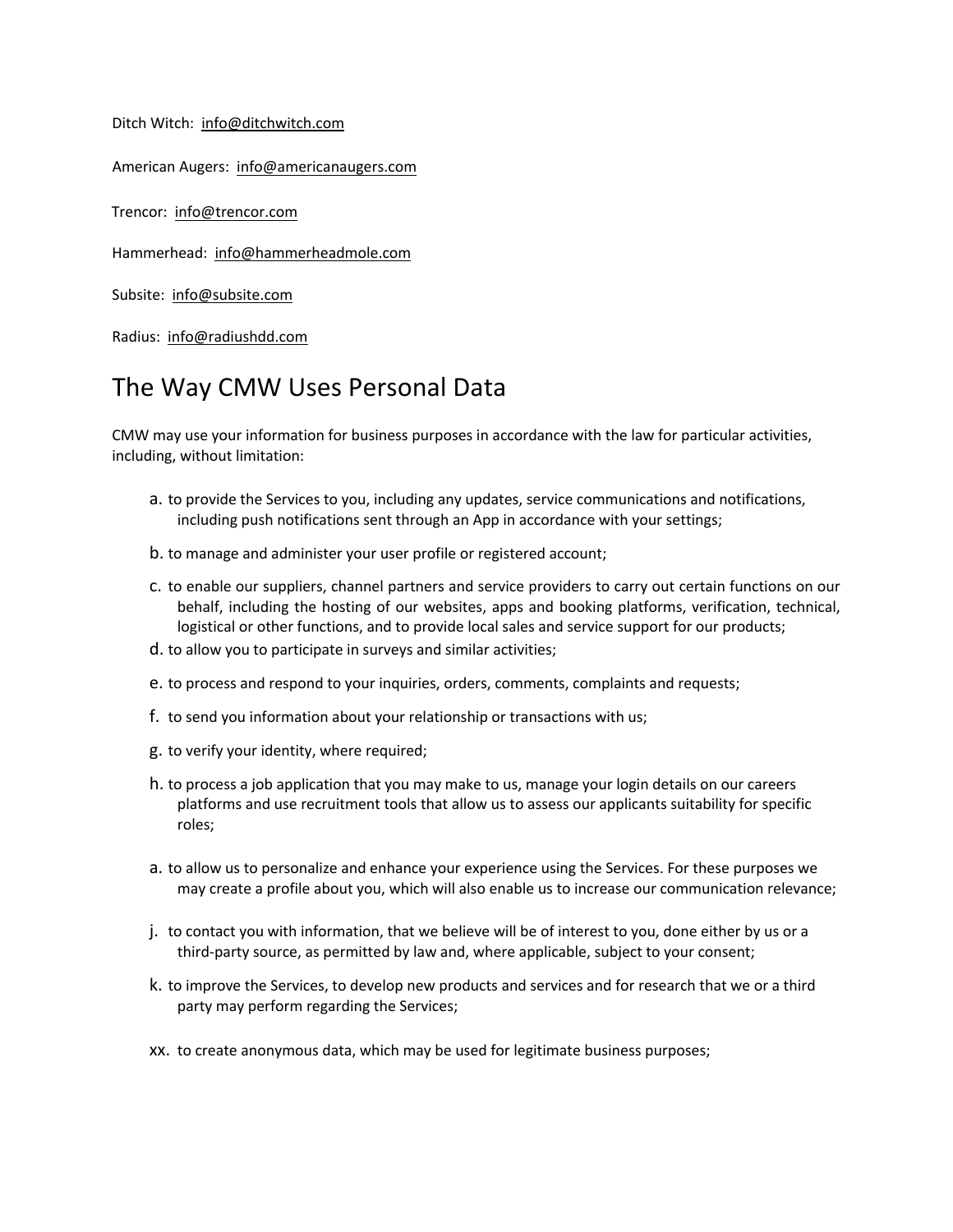- lllllllll. to generate and review reports and data about our user base and service usage patterns, and to analyze the accuracy, effectiveness, usability or popularity of the Services;
- n. to prevent fraudulent transactions, monitor against theft and otherwise protect our users and our business; to ensure the security of your user account, our premises and facilities and our business, for example, by monitoring account activity and deploying CCTV;
- o. to administer technical aspects and troubleshoot the Services; and
- p. to comply with applicable law, for example, in response to a request from a court or regulatory body, where such request is made in accordance with the law, or to comply with financial reporting requirements.

For EU Residents: where we process Personal Data about you, the legal basis for our processing for the purposes described in Section 6 above will typically include:

- 1. processing necessary to fulfil a **contract**, such as our terms and conditions, that we have in place with you, such as the processing for the purposes set out in paragraphs a), b), c), d) and e) above;
- 2. processing necessary for our or a third party's **legitimate interests**, such as the processing for the purposes set out in paragraphs a), c), d), e), f), g), h), i), j), k), l), m) and n) above, which is carried out on the basis of our legitimate interests to ensure that our Services are competitive and provided efficiently, without delays and in an user-friendly and personalized manner taking into account user feedback, data and profiles, to ensure the security of our business and information of our users, and to ensure the proper and efficient administration of our business, unless consent is required for any such processing under applicable law;
- 3. your **consent**, such as the processing for the purposes set out in paragraphs h) and i) above, where such consent is required under applicable law;
- 4. processing necessary for compliance with a **legal obligation** to which we are subject, such as the processing for the purposes set out in paragraph p) above; and
- 5. other applicable legal grounds for processing from time to time.

#### The Way CMW May Disclose Information

CMW may share information about you for the purposes listed above and in accordance with applicable law with:

- CMW's affiliates and business units worldwide;
- distributors, dealers or other business partners in connection with the Services as permitted by law, and where required by law, subject to your consent. These parties will process information needed to perform their functions and in accordance with our agreements with them. CMW's affiliates, distributors, dealers or other business partners may use this information for marketing and solicitation purposes.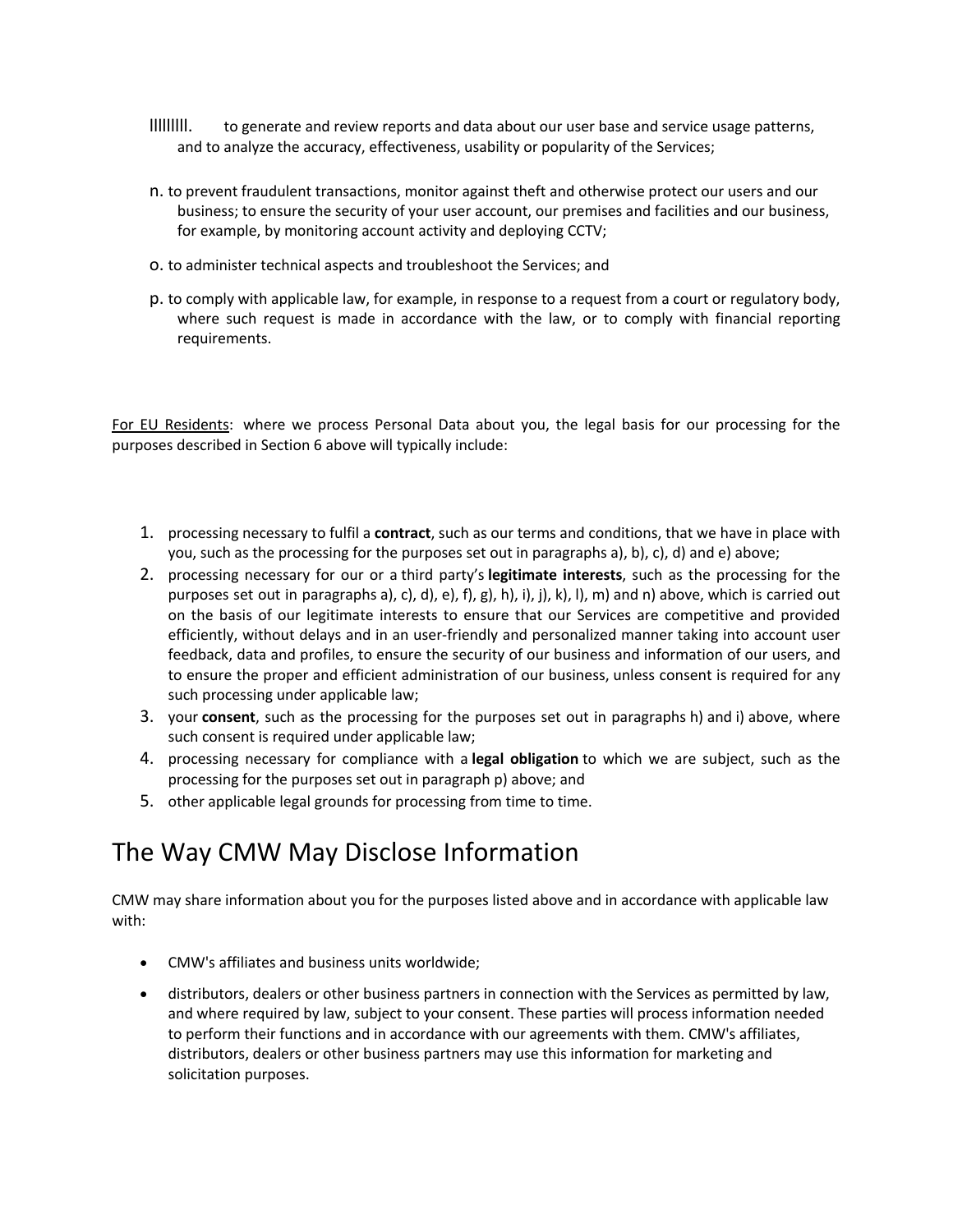- our outsourced service providers, vendors and consultants, such as merchant services providers, IT consultants, incident response and business continuity vendors;
- credit card authorization service providers and the credit card-issuing bank to confirm and settle payment for products or services purchased on the Services and to facilitate returns or refunds;
- our marketing, communications and advertising partners;
- public where you have included information in our blogs, forums and discussion groups;
- CMW may share aggregated anonymous information relating to visitors to and users of the Services with affiliated or unaffiliated third parties;
- legal entities, on a temporary or permanent basis, in connection with a merger, acquisition, sale of assets, joint venture, securities offering, bankruptcy, reorganization, liquidation, dissolution, or other transaction, or if the ownership of all or substantially all of our business otherwise changes;
- the relevant parties (1) in response to a subpoena, search warrant, court order, or other legal process or request, or as may otherwise be required by applicable law or regulation; (2) to protect and defend CMW's rights or property or those of its affiliates, distributors, dealers, business partners, or others; (3) to enforce or apply the Terms or any applicable end user license agreement; or (4) as CMW, in its sole discretion, believes is appropriate under exigent circumstances in response to a perceived threat to the personal safety or property of any person or organization; and
- any other third party where you have provided your consent, if such consent is required.

# Processing of your Personal Data

The Sites are currently hosted on servers located within the United States, but the locations of CMW's servers may change from time-to-time. Your Personal Data may be stored on servers located within the United States, or in another country. In addition, CMW may transfer your Personal Data to affiliates, distributors, dealers, business partners, or others located in the United States or other countries in accordance with, and for the purposes as described in, this Privacy Notice.

In these circumstances, CMW will ensure that your Personal Data is adequately protected, as required by law.If you are located in the European Economic Area, Switzerland or the UK you may contact us info@charlesmachine.works or the address below for information regarding the relevant the safeguards which we have put in place to protect your Personal Data.

# Retention of your Personal Data

CMW keeps your Personal Data as long as CMW needs it for the purposes for which it was originally collected (or to which you have subsequently consented), for other legitimate purposes (such as regulatory compliance), or as otherwise required or permitted by applicable law. If you are located in the European Economic Area, Switzerland or the UK, you may contact us about further detail about our data retention periods in relation to your Personal Data.

# CMW's Relationship to other Sites or Mobile Applications that can be Accessed through the Services

The Services may contain links to other websites or mobile applications. Additionally, other websites or mobile applications may contain links to the Services. This Privacy Notice does not apply to such other websites or mobile applications. CMW does not review or monitor the websites linked to the Services and is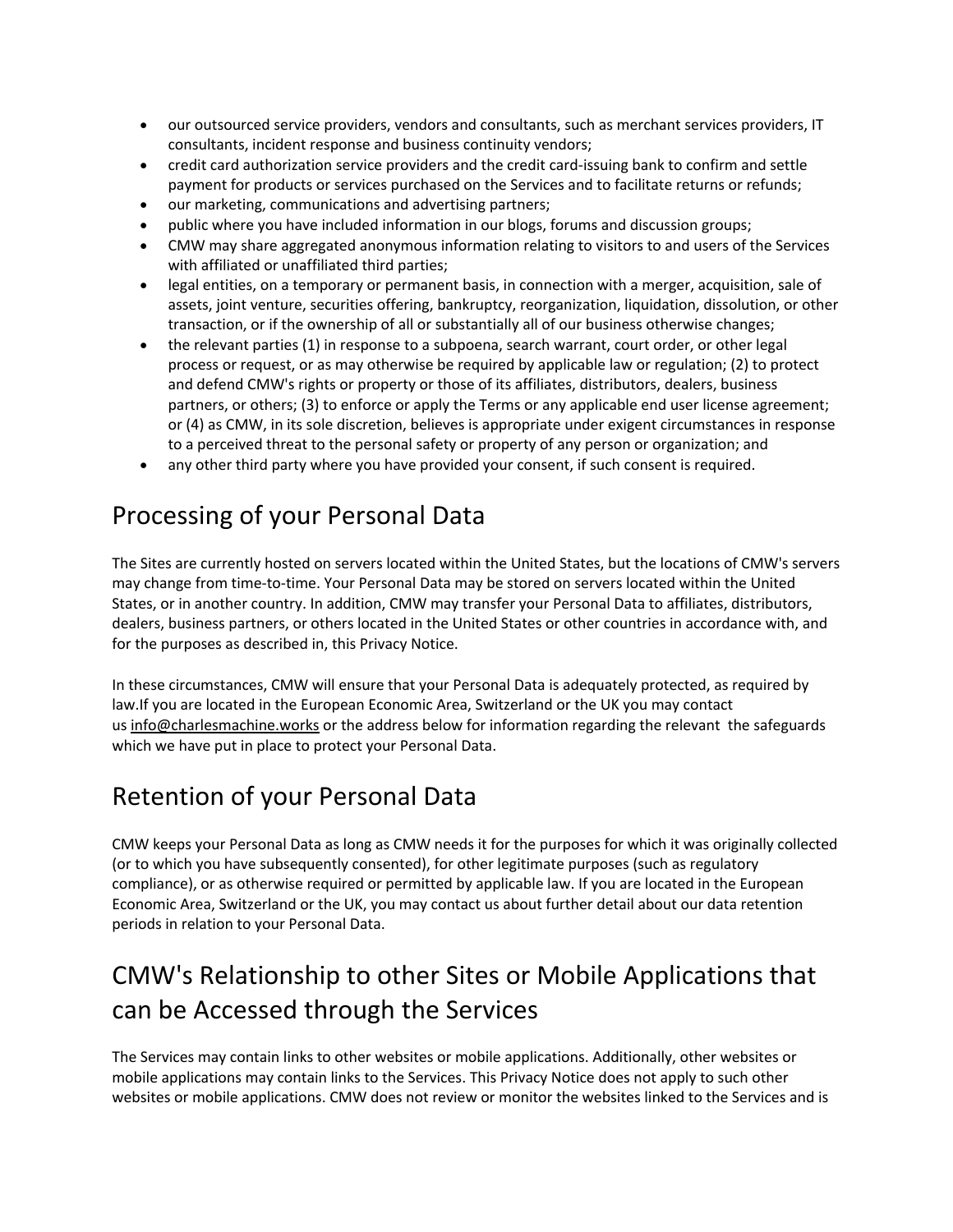not responsible for the contents, terms of use, or privacy policies related to any other websites or mobile applications. Where the Services contain a link to another website or mobile application owned and/or operated by CMW, such website or mobile application use may be subject to different and additional terms of use and privacy policies. You should make sure you are comfortable with the information that a third-party social networking service may make available to us by carefully reviewing the service's privacy notice and terms and conditions and by modifying your privacy settings directly on that service.

# Other Information You should know about your Privacy

CMW's Services are not intended for children under the age of 18. If you are under the age of 18, please do not use or submit any Personal Data to us. If you have reason to believe that we may have accidentally received Personal Data from an individual under age 18, please contact us immediately at a legal@cmw.com.

#### Access & Correction of your Personal Data

CMW strives to maintain the accuracy and integrity of the Personal Data in its databases and to keep that information up-to-date. If you would like to review or correct your Personal Data, please send a letter to:

Charles Machine Works, Inc. Attn: Legal Department 1959 West Fir Avenue Perry, Oklahoma 73077 USA

Or contact the us at the appropriate email address below:

Ditch Witch: info@ditchwitch.com

American Augers: info@americanaugers.com

Trencor: info@trencor.com

Hammerhead: info@hammerheadmole.com

Subsite: info@subsite.com

Radius: info@radiushdd.com

All communications must be in the English language.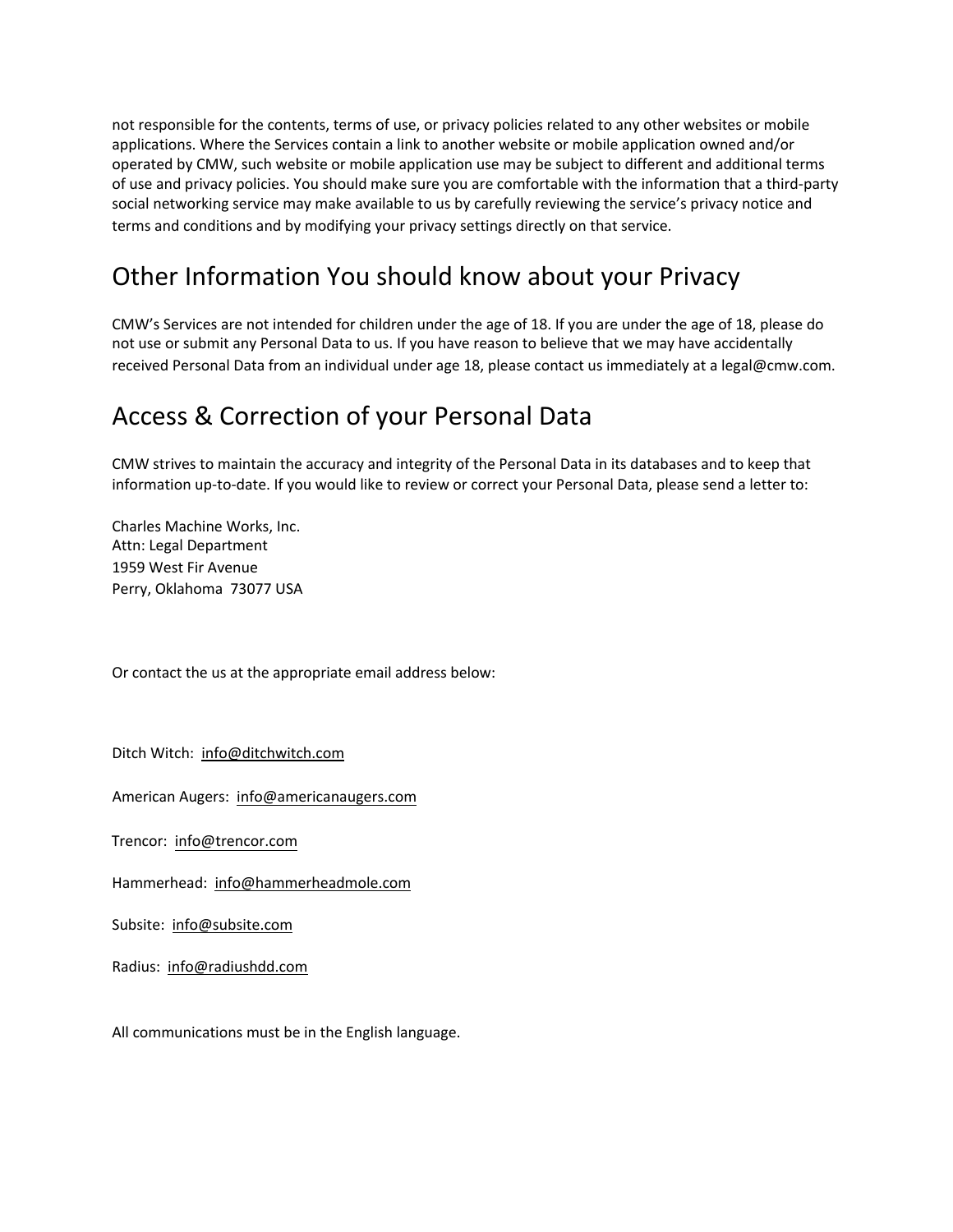CMW will respond to reasonable requests within the time limits established by applicable law or within a reasonable time if no time limit is established by applicable law. For your protection, CMW may ask you for additional information to verify your identity. In most cases, CMW will provide the access you request and correct or delete any inaccurate Personal Data you discover. Requests to delete Personal Data are subject to any applicable legal and ethical reporting or document retention obligations imposed on CMW.

European Residents: If you are a resident of the European Economic Area, Switzerland or the UK, you have the right to review, correct, update, suppress, transfer, restrict or delete Personal Data that you have provided to us, subject to the conditions set forth in applicable law. You can make such a request by using this form or by emailing us at info@charlesmachine.works with "EU Subject Access Request" in the subject line. In your request, please tell us your country of residence and what Personal Data you would like to have changed, suppressed or limited. Please note that we may need to exclude certain information as part of your request, e.g. in order to protect the privacy of other individuals or if we are permitted to exclude the information for legal or other reasons. We prefer that you contact us directly about any questions or complaints in relation to how we process your Personal Data. However, you have the right to contact the

relevant supervisory authority in Europe directly should you wish to do so.

# 12. Your California Privacy Rights

The California Consumer Privacy Act of 2018 ("CCPA") requires us to provide additional privacy-related information to residents of California.

#### **CCPA Disclosures**

The section entitled "The Personal Data We Collect" above lists the categories of Personal Data we have collected about California residents in the preceding 12 months. These categories of Personal Data correspond with the following categories of Personal Data provided under the CCPA:

- **Identifiers** including first and last name, mailing address, email address, telephone number, and IP address;
- **Commercial information** including credit card number and other information required to purchase our products and services;
- **Internet or other electronic network activity information** including the unique device identifier of your mobile device, mobile network information, the model and serial number of your mobile device, information regarding your access to and use of an App, the Site pages you visit and the time of your visits, your operating system, browser type, the domain name of your internet service provider;
- **Location Information** such as geolocation information from your mobile device;
- **Audio, Electronic, Visual or Similar Information** such as photos, video, service call recordings or facility camera footage;
- **Professional or Employment-Related Information** such as occupation, job title, or professional association membership information; and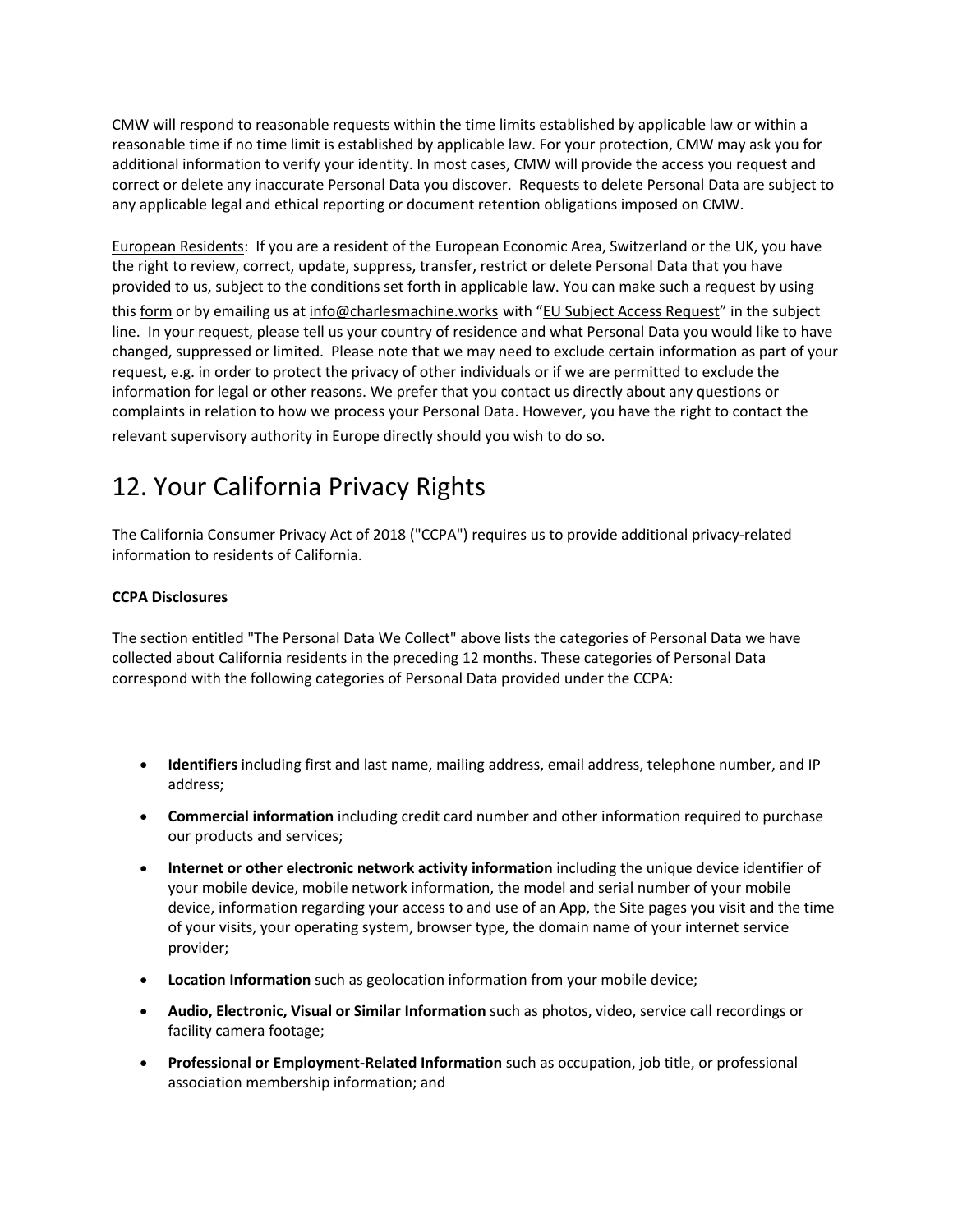• **Inferences Drawn from Personal Information** such as information about your preferences or likelihood to purchase our products or services.

As described in the section entitled "The Personal Data We Collect" above, we collect Personal Data from you (and the devices you use), from publicly available sources, or from third parties such as our channel partners, business partners or credit reference agencies in connection with your purchases.

The section entitled "The Way CMW Uses Personal Data" above lists the business and commercial purposes for which we collect California residents' Personal Data. The section entitled "The Way CMW May Disclose Information," describes the parties with whom we may share and/or disclose your Personal Data. CMW generally obtains your express consent and direction for targeting cookies, and does not otherwise "sell" your personal data as defined by CCPA.

**Sharing your Personal Data for business purposes**: we may share the categories of your Personal Data described above with affiliates and business units; distributors, dealers, or other business partners; service providers, vendors, and consultants; and other third parties for our business purposes. As described above, examples of business purposes include, but are not limited to, providing the Services, managing and administering user profiles or registered accounts, and processing and responding to inquiries, orders, comments, applications, complaints and requests.

#### **California Residents' Privacy Rights**

Subject to certain exceptions and qualifications, as a California resident, you have the right to request access to your Personal Data and request deletion of your Personal Data. California consumers also have the right to opt out of sales of personal data, if applicable. Should you wish to request the exercise of your rights with regard to your Personal Data, please call us at 1-800-228-4843. We may need to request additional information from you, including to verify your identity. Please indicate in your request that you are a California resident making a "California privacy rights" inquiry. You may also contact us via webform by using the appropriate link: Ditch Witch; Radius; American Augers; Subsite; Hammerhead, Trencor.

# 13. CMW's Commitment to Security of Your Personal Data

CMW has implemented appropriate physical, managerial and technical measures to protect the security of data and information and to ensure a level of security of Personal Data appropriate to the risks of a breach. Unless applicable law provides otherwise, CMW does not guarantee against any loss, misuse, unauthorized disclosure, alteration or destruction of data, including Personal Data. While CMW strives to protect your data, CMW cannot always guarantee the security of any information you transmit to or from the Services, and you provide such information at your own risk. You acknowledge that: (1) there are security and privacy limitations in computer systems and on the Internet which are beyond CMW's control; and (2) any such information and data, including Personal Data, may be viewed or tampered with by a third party while such information or data is being used, transmitted, processed, or stored.

#### 14. Changes to Privacy Notice

CMW may change its Privacy Notice from time to time. This Privacy Notice was made effective on the date indicated below. CMW encourages you to review this Privacy Notice regularly in your use of the Services and